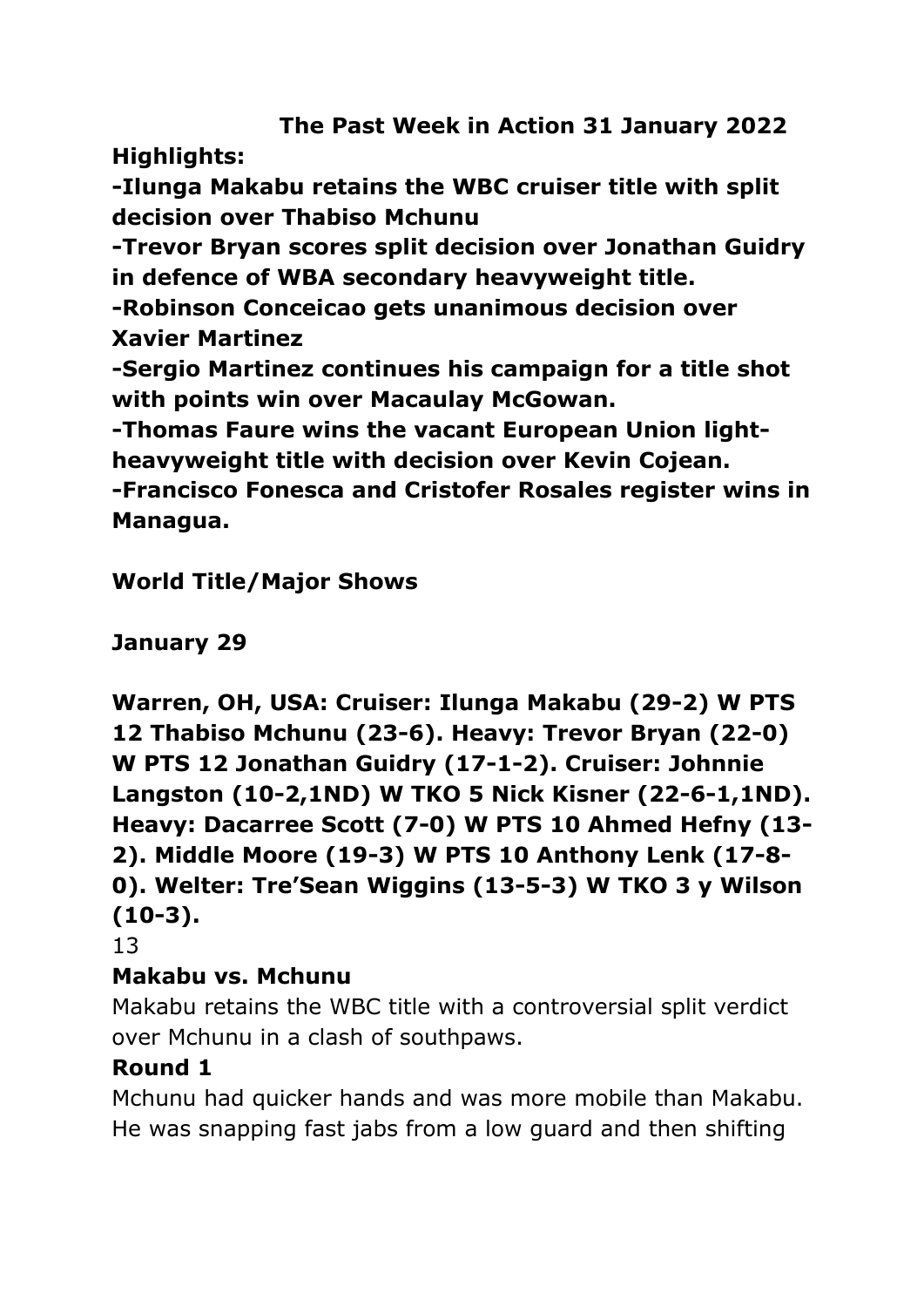# **Score: 10-9 Mchunu**

# **Round 2**

A good round for Makabu. He upped his place trapping Mchunu against the ropes and scoring with thumping shots to head and body. Mchunu was standing static in front of Makabu and paid for that as Makabu continue to score with body punches.

#### **Score: 10-9 Makabu TIED 19-19 Round 3**

Another strong round for Makabu. He was bludgeoning Mchunu with body punches and landing heavily to the head. Too often Mchunu was standing trading punches instead of using his speed to box.

#### **Score: 10-9 Makabu Makabu 29-28 Round 4**

This was a close round. Mchunu started out using his quicker hands to spear Makabu with jabs and scoring with uppercuts. Makabu was missing with lots of shots but also landing some heavy hits. Mchunu was slotting home jabs and moving and although Makabu finished strongly it was Mchunu's round **Score: 10-9 Mchunu Tied 38-38 Official Scores Judge Steve Weisfeld 40-36 Makabu, Judge Nathan Palmer 39-37 Makabu, Judge Jamie Garayua 40-36 Makabu Round 5**

Mchunu's hand speed made the difference here. He was getting his punches off first and Makabu was off target with his counter. A left hook from Mchunu sent sweat flying off Makabu's head and he blocked or dodged the big stuff from Makabu.

#### **Score: 10-9 Mchunu Mchunu 48-47 Round 6**

Again Mchunu was scoring with quick hooks and uppercuts inside. He did not have the power of Makabu but he was on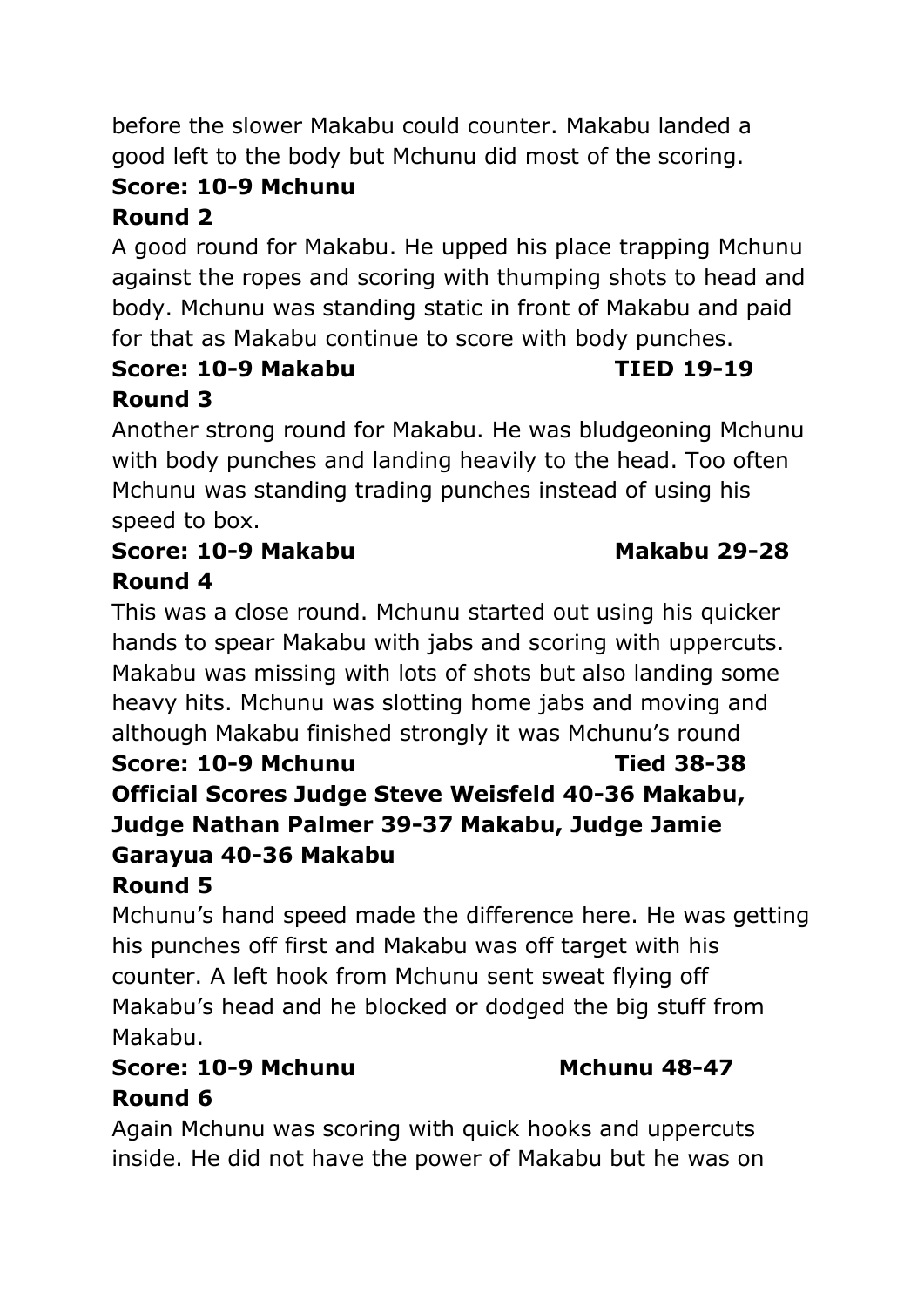target whilst Makabu was missing with big lefts. Makabu rocked Mchunu with a left late in the round but Mchunu had the edge.

#### **Score: 10-9 Mchunu Mchunu 58-56 Round 7**

This round went to Makabu. He was taking that extra step forward behind his jab and banging home some hurtful body punches. Mchunu's output was low and he found himself pinned to the ropes on occasion which allowed Makabu to score with more body punches.

#### **Score: 10-9 Makabu Mchunu 67-66 Round 8**

Makabu also took this one. His powerful jabbing had Mchunu constantly on the back foot. He was tracking Mchunu around the ring and scoring with body punches and rights to the head. Mchunu scored with a powerful left hook but did little else.

#### **Score: 10-9 Makabu Tied 76-76 Official Scores: Steve Weisfeld 77-75 Makabu, Nathan Palmer 77-75 Makabu, Jamie Garayua 79-73 Makabu Round 9**

Good boxing from Mchunu as he moved inside to cancel out Makabu's jab and out worked him in close. He got through with a couple of sharp right hooks and although Makabu came on late in the round it was not enough to swing it his way.

#### **Score: 10-9 Mchunu Mchunu 86-85 Round 10**

A close round with neither fighter having a great deal of success. Makabu landed the heavier punches but Mchunu was sharper drawing Makabu's jab then darting inside to score with hard right uppercuts and just had the edge.

#### **Score: 10-9 Mchunu Mchunu 96-94 Round 11**

Mchunu took this one. He was again drawing Makabu's jab and then stepping smartly inside and connecting with hooks and uppercuts. Makabu was ponderous with his punches and Mchunu was able to score with a series of right hooks.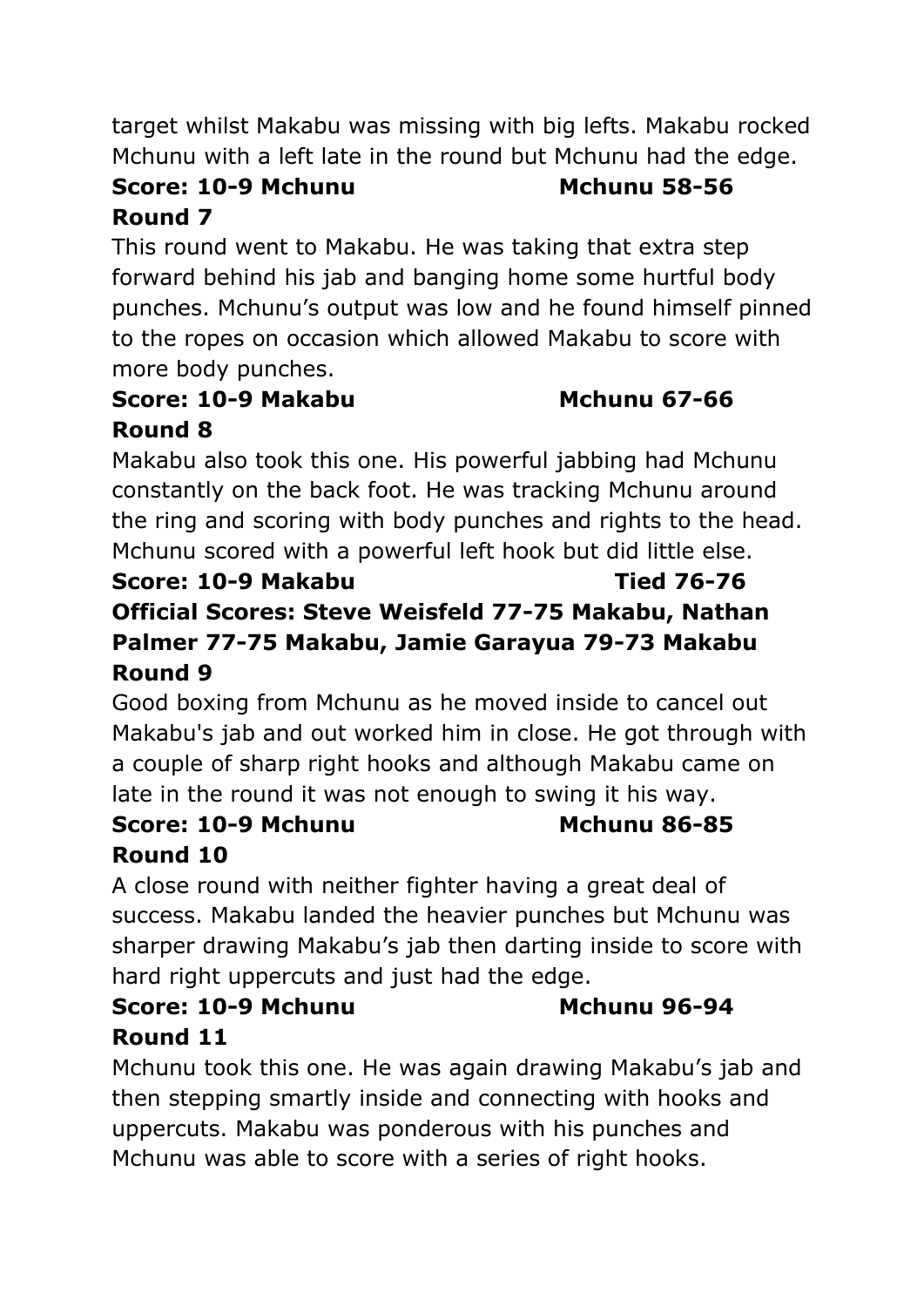Although Makabu again had some success late it was Mchunu's round.

# **Score: 10-9 Mchunu Mchunu 106-103**

### **Round 12**

Mchunu started the round firing right hooks and straight left as he moved around Makabu then the pace dropped as neither fighter did much until a little flash in the form of a couple of hooks from Mchunu which gave him the round.

#### **Score: 10-9 Mchunu Mchunu 116-112 Official Scores: Steve Weisfeld 115-113 Makabu, Nathan Palmer 115-113 Mchunu, Judge Jamie Garayua 116-112 Makabu.**

Second successful defence for DRC's Makabu which may now lead to a big money fight with Saul Alvarez. Makabu had knocked out Mchunu in eleven rounds in 2015 but for me Mchunu just won this one. Makabu is not overly tall at 6'" but if the Alvarez fight does come off then as the bigger man, a natural 200lbs fighter with 25 wins by KO/TKO ,Makabu might pose problems for Alvarez but he is not quick so that might be a leveller. South African Mchunu deserves a return but won't get one anytime soon and this was not a great fight so there might not be much incentive for a return

#### **Bryan vs. Guidry**

Bryan holds on to the secondary WBA belt with a split decision over Guidry with one judge see a different fight to most people. Bryan made full use of his longer reach and his 5" height advantage to take the first round with some solid jabbing. He also took the lead in the second but Guidry showed some fire and scored with a couple of left hooks. Bryan again used his physical edges to take the fourth but Guidry came alive in the fifth and Bryan was forced to stand and trade punches which was a good round for Guidry. Bryan used his skills more over the sixth and seventh and with Bryan also having a 28lbs pull in weight and Guidry looked to be tiring in the eighth and there was a growing swelling under his right eye. Guidry showed he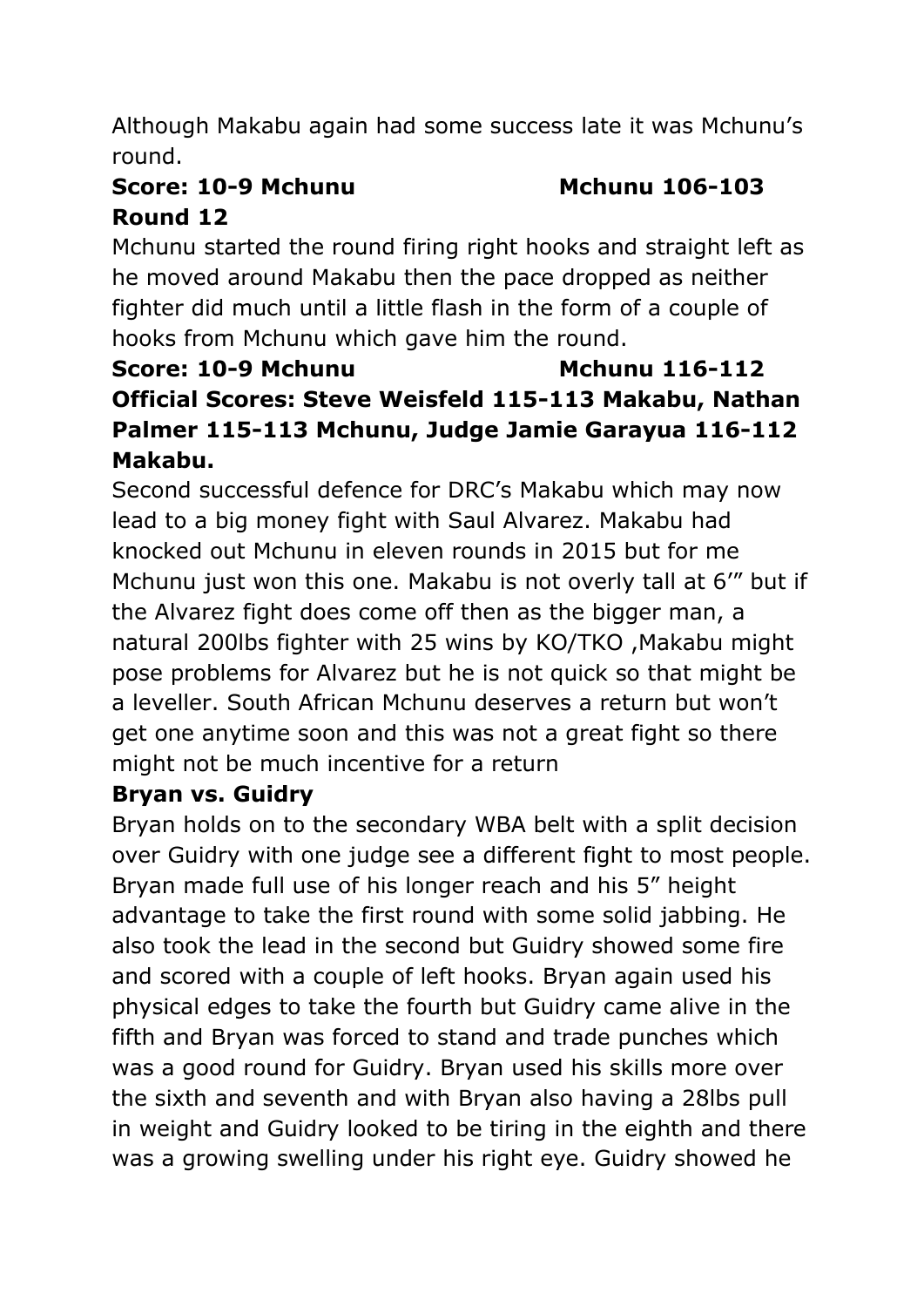was still there by rocking Bryan with a right in the ninth. Neither fighter had much left over the closing round but Bryan nearly ended just before the last bell flooring Guidry with a series of punches but Guidry made it to his feet. Scores 118- 109 and 116-111 for Bryan and a totally strange 115-112 for Guidry from highly experienced judge Steve Weisfeld. Bryan made this a much harder fight than it should have been and his performance makes any though of a fight against Tyson Fury, Oleksandr Usyk or Anthony Joshua laughable. Instead he will now have to defend his WBA belt against Daniel Dubois and he will start a rank outsider in that fight. Guidry did better than expected but then expectations were very low. He will probably get a few more fights on the back of going the distance in this one.

#### **Langston vs. Kisner**

Langston just too quick for a faded Kisner. Langston mixed his punches well scoring with good shots to head and body and outscored Kisner over rounds one and two without really dominating. Kisner got into the fight more in the third but it was all over in the fourth. Langston put Kisner down twice with right hooks to the body and for the third time with a series of head punches and the fight was stopped. Langston, who was stopped in three rounds by Jared Anderson in June 2020, wins the vacant NABA title. Kisner suffers his third defeat by KO/TKO and was having his first fight for almost two years.

#### **Scott vs. Hefny**

Scott has a run of five first round wins in a row broken as he has to go the full ten rounds to outpoint Hefny. Although four inches shorter than the 6'2" Hefny at 5'10" Scott was 60lbs heavier and used that extra weight to force Hefny onto the back foot over the first two rounds. Hefny found the distance with his jab in the third and looked to have taken that round. A clash of heads in the fourth saw Hefny cut over his left eye and Scott took that round and the fifth as Hefny seemed affected by the cut. Hefny steadied himself in the sixth and they then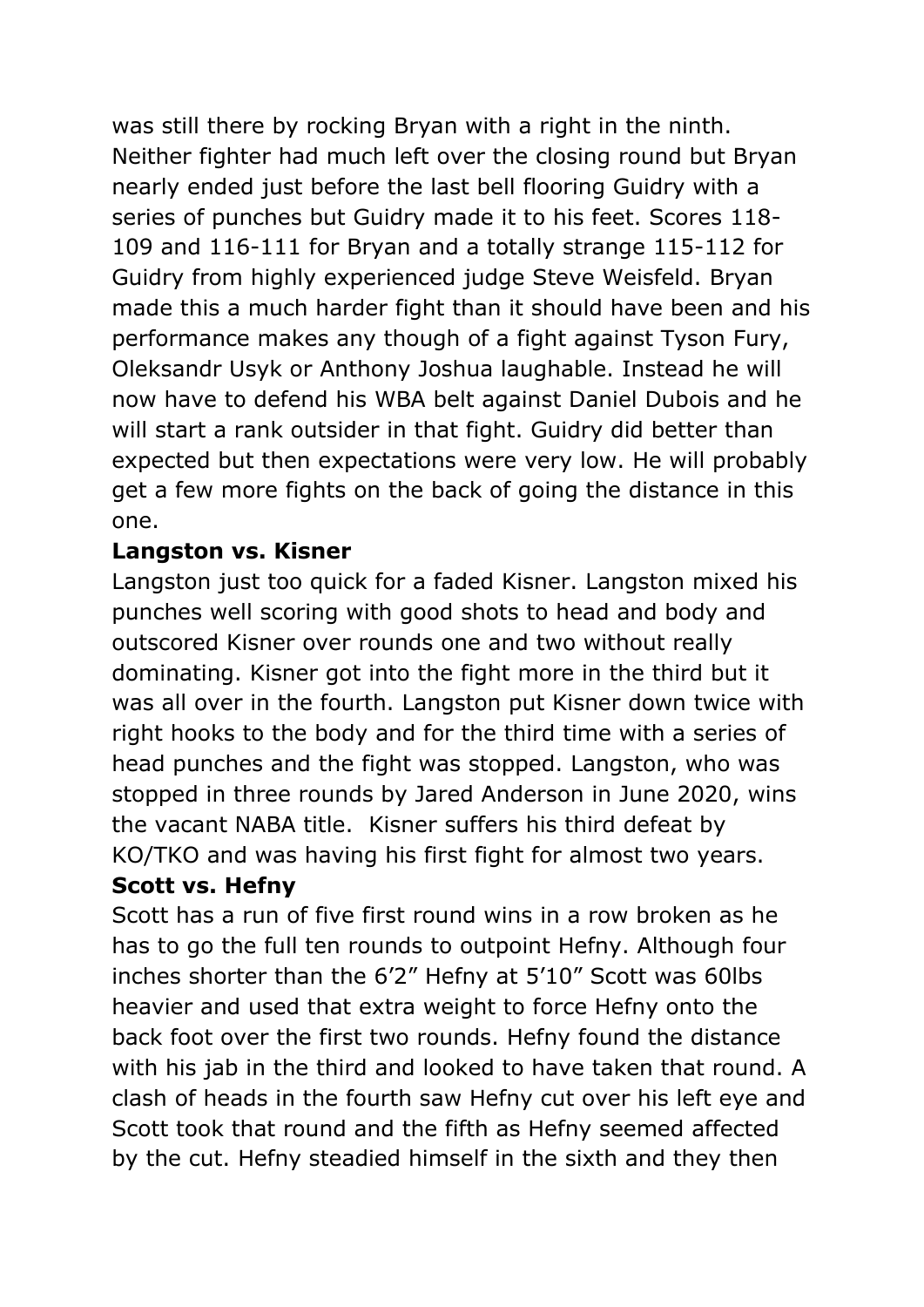fought on even terms over the last four rounds making it close. Scores 97-93 and 96-94 for Scott and 96-94 for Hefny. Scott, 23, had never gone past the second round before but had only fought very poor opposition and is going to need to shed some weight if he wants to be taken seriously. Egyptian Hefny has also been matched with only third rate foes.

#### **Moore vs. Lenk**

Moore takes unanimous decision over Lenk. Scores 99-91 on the three cards for Moore. He came in over the weight for the fight for the vacant NABA title so could not claim the belt. First fight for 27 months for Moore. Southpaw Lenk's only fight in the last two years was a win over a guy with a 0-5 record. **Wiggins vs. Wilson**

Wiggins scores three knockdowns and halts Wilson in three rounds. Wilson did enough to make the opening round close but as he tried to put the 5' 11" Wiggins under pressure in the second he walked on to a counter and was dropped. He was on the floor again in the third from two lefts and although he beat the count as Wiggins landed another left the referee stopped the fight. Wilson protested and it did look a very questionable stoppage. Southpaw Wiggins collects the vacant NABA title with his seventh inside the distance. Second defeat by KO/TKO in his last three fights for Wilson.

#### **Tulsa, OK, USA: Super Feather: Robson Conceicao (17-1) W PTS 10 Xavier Martinez (17-1). Light: Giovanni Cabrera (19-0) W PTS 8 Juan Tellez (16-2). Heavy: Stephen Shaw (16-0,1ND) W TKO 8 Joey Dawejko (21- 10-4). Middle: Nico Ali Walsh (4-0) W KO 2 Jeremiah Yeager ((1-2-1). Super Feather: Carla Torres (7-6) W PTS 8 Kalliopi Kourouni (11-3).**

14

#### **Conceicao vs. Martinez**

Conceicao outpoints previously unbeaten Martinez with all three cards showing him a clear winner. Conceicao has built on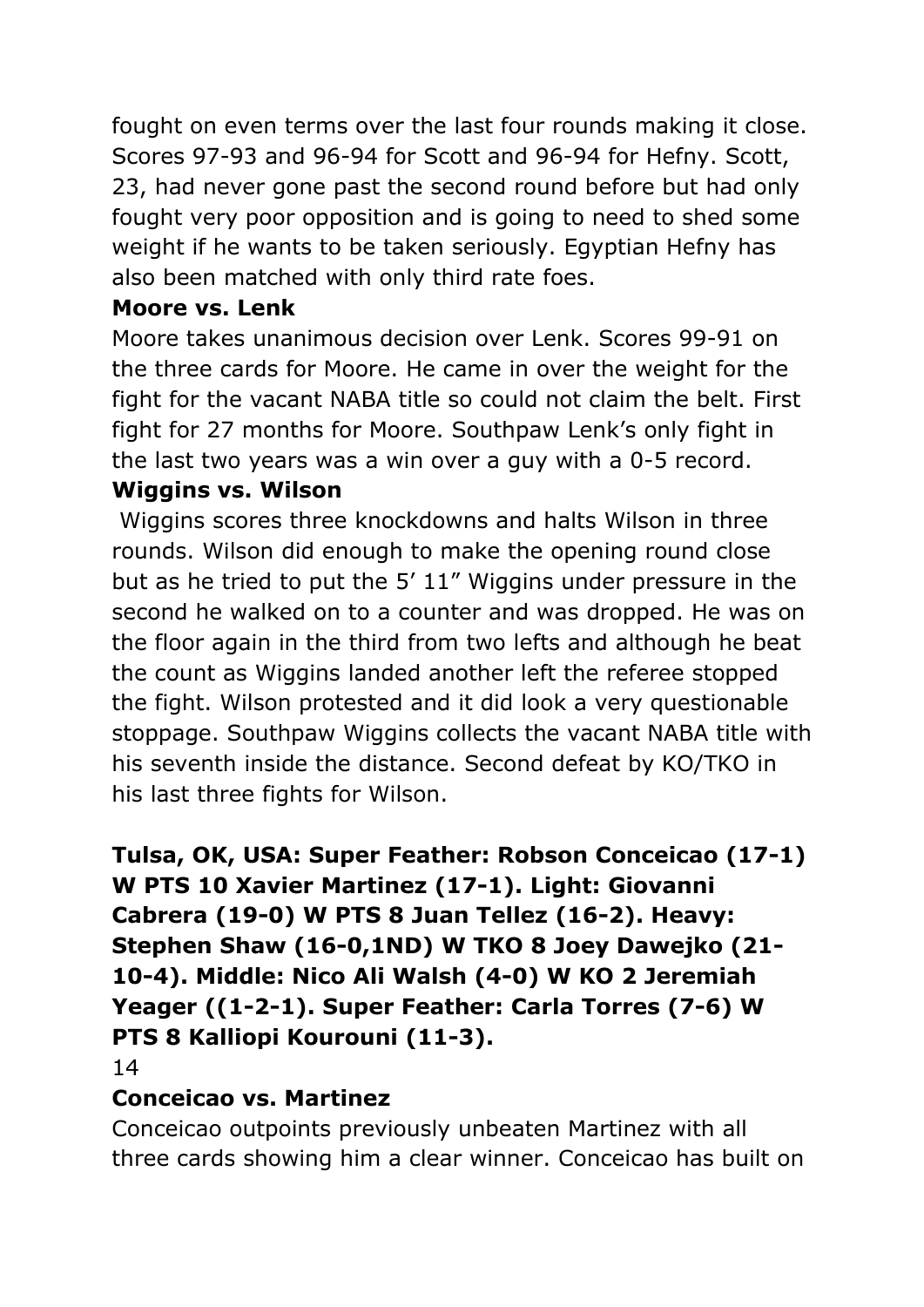the improvement he showed when giving Oscar Valdez such a tough time in the WBC title fight in September. He had in the past looked to be going for quantity and not worrying too much about accuracy or defence. Against Martinez he was still a busy fighter throwing plenty of combinations but working more with his jab and showing a much improved defence. Martinez was coming forward but Conceicao was feeding him plenty of jabs and then firing rapid combinations and Martinez was having trouble finding his range. Conceicao stayed in the pocket too long in the third and was stunned by a left hook to the temple but he paid Martinez back with a long looping right uppercut in the fourth which shook Martinez. Conceicao was just too quick for the plodding Martinez and dominated round after round for a comfortable victory in what looked a real test before the first bell. Scores 100-90, 99-91 and 98-92 for Conceicao. The only rating Conceicao held before this fight was No 4 with the WBC. Martinez was No 4 with the WBA and 14 and 15 respectively with the WBC and WBO so at least Conceicao should get promotion

#### **Cabrera vs. Tellez**

Cabrera overcomes a feisty Tellez to take the points. Southpaw Cabrera boxed cleverly from the start making good use of his 5" height advantage and his longer and reach as Tellez always dangerous was looking to come forward. Tellez pressed hard in the second getting through with some good body punches but Cabrera countered his rushes well in the third. Tellez almost fell out of the ring after missing with a wild punch in the fourth but recovered and ended the round strongly. Cabrera outscored Tellez over the fifth and sixth and they both landed some good punches in a close seventh with Cabrera rocking Tellez in the last to wrap up the decision. Scores 78-74 twice and 77-75 for Cabrera. Good win for the 19-year-old prospect that had not fought for 27 months. Tellez only previous loss was against unbeaten Michel Rivera and a sixth round kayo of then unbeaten Carlos Balderas showed his danger. These two were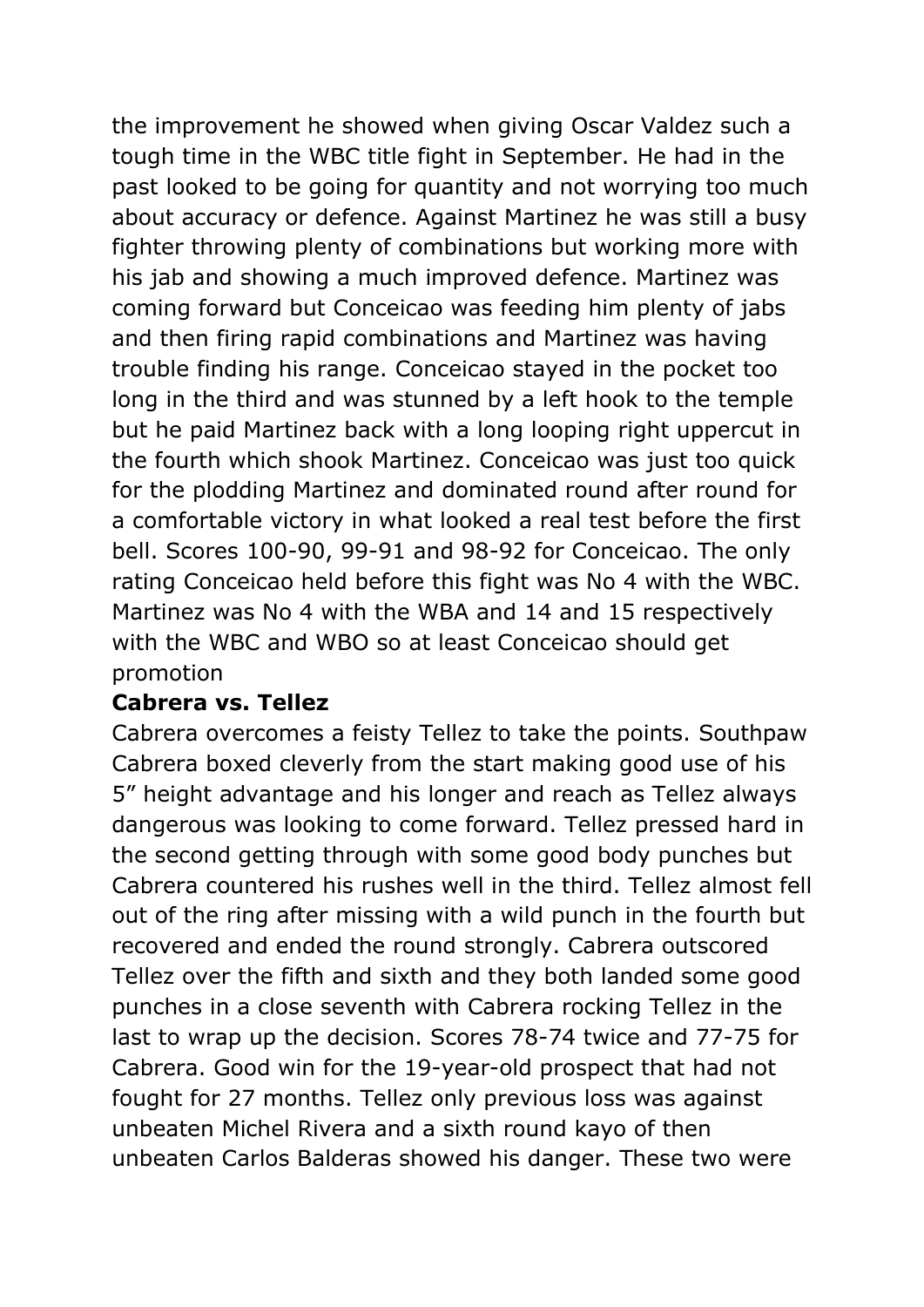supposed to fight other opponents on the card but Tellez came in 5lbs over weight for his fight so was shifted to face Cabrera.

#### **Shaw vs. Dawejko**

After a studied start Shaw was in total control of this one. He was bigger, quicker and the harder paunches and landed heavy shots over the early rounds. Dawejko rumbled forward but rarely troubled Shaw. In the sixth he twice rocked Dawejko with powerful rights and he built on that in the seventh. It could have been stopped then but Dawejko pleaded to be allowed to come out for the last round and a series of punches saw the referee stop the fight to save Dawejko early in the eighth. The 29-year-old 6'4" gets his twelfth inside the distance victory. A former National Golden Gloves bronze medallist he looks a new threat in any already crowded division. Dawejko is a fight anyone anywhere type but is 2-6 in his lost eight fights and this is his third loss by KO/TKO.

#### **Walsh vs. Yeager**

Walsh scores spectacular stoppage of Yeager. No way this was going tom last as they both unloaded heavily in the first. In the second Walsh connected with an overhand right and then nailed Yeager with a perfect left hook that sent Yeager flying into the ropes and down on his back. Yeager did well to get up and defied Walsh's attempts to put him away until Walsh pinned him against the ropes late in the round. Walsh wound up his punches, fitted in an "Ali shuffle", then landed a left hook that had Yeager slumping in the ropes and the fight was stopped. Second inside the distance win for the Grandson of the late Muhammad Ali and a great improvement over his majority win over Reyes Sanchez in his last fight.

#### **Torres vs. Kourouni**

Puerto Rican Torres took a majority decision over Greek southpaw Kourouni on scores of 80-72 and 77-75 for Torres and 76-76. These two clashed at the weigh-in but stuck to the rules in the fight. Both are former Female title holders Torres with the IBA title holder and British-based Kourouni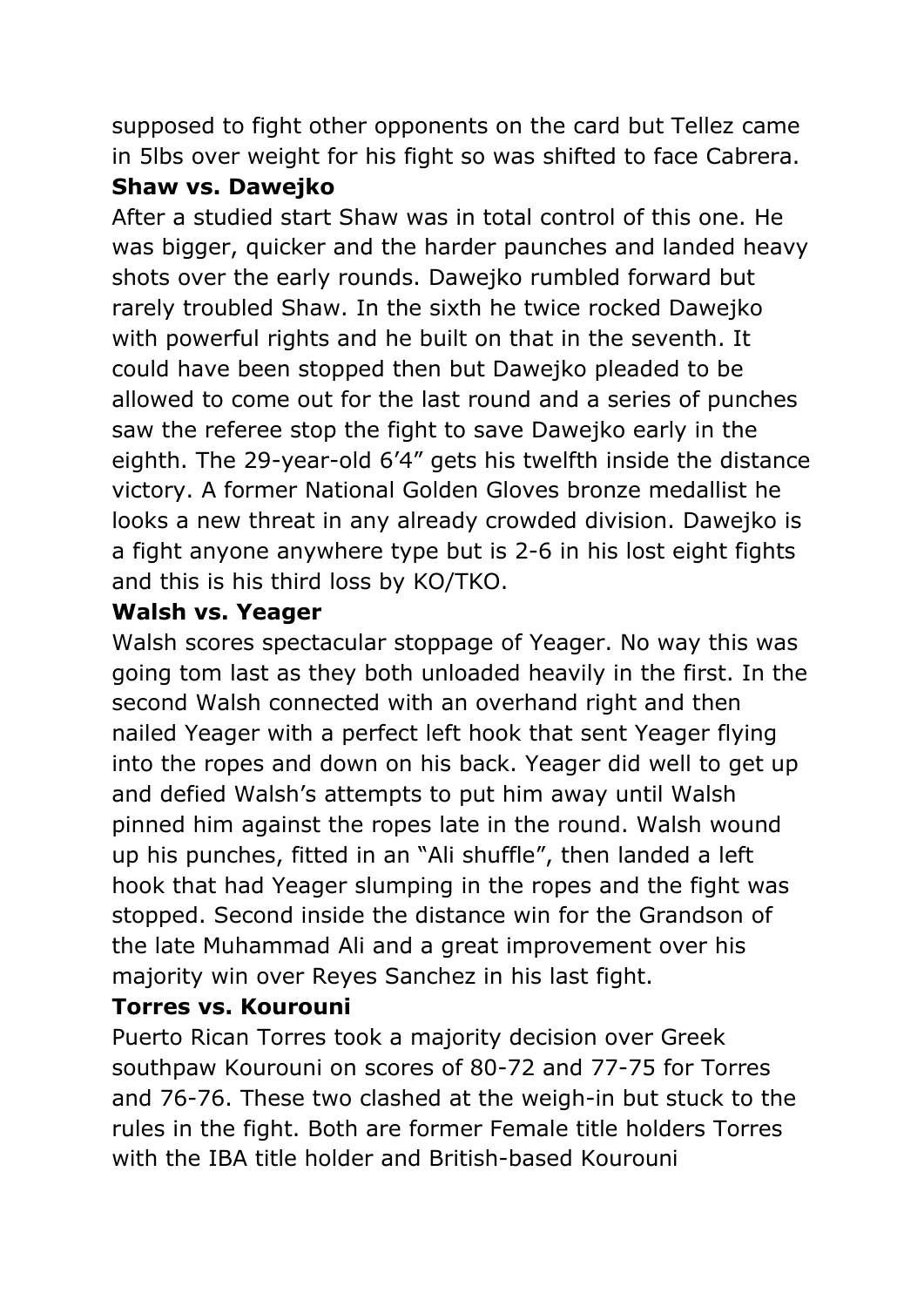#### **January 27**

#### **Madrid, Spain: Middle: Sergio Martinez (55-3-2) W PTS 10 Macaulay McGowan (14-3-1). Feather: Bernard Torres (16-0) W PTS 10 Mauro Perouene (13-5-1). Martinez vs. McGowan**

Martinez scores two knockdowns on the way to a unanimous decision over McGowan. Martinez was on the canvas in the first but he overbalanced when missing with a punch and it was rightly rules a slip. Martinez was holding his hands down and piercing McGowan's defence with right jabs. Martinez outscored McGowan over the second and third but McGowan applied plenty of pressure and looked to have edged the fourth and made the fifth close. Martinez dominated the sixth and put McGowan down in the seventh with a left to the body that saw McGowan take a count on one knee. Martinez rocked McGowan a couple of times in the eighth and ninth and then floored McGowan for a second time with a left to the head in the tenth but McGowan beat the count and lasted out the remaining few seconds. Scores 99-89 twice and 98-90 for Martinez. Even at 46 Martinez is hoping for another title shot with WBA title holder Ryota Murata as his target. McGowan had lost his previous two fights in tough pairings against Tursynbay Kulakhmet and Kieran Conway but gave Martinez ten useful rounds of work. McGowan was ranked No 342 by Box Rec so winning this fight hardly represents an achievement for Martinez.

#### **Torres vs. Perouene**

In a clash of southpaws Philippines-born Norwegian Torres was given a harder than expected night by Argentinian Perouene. Torres took the lead early but Perouene came into it over the middle rounds. With both fighters cut Torres staged the stronger finish and took the split decision on scores of 96-94 and 96-95 and 96-94 for Perouene. Torres wins the vacant IBO IberoAmerican belt (yes another new title). He was expected to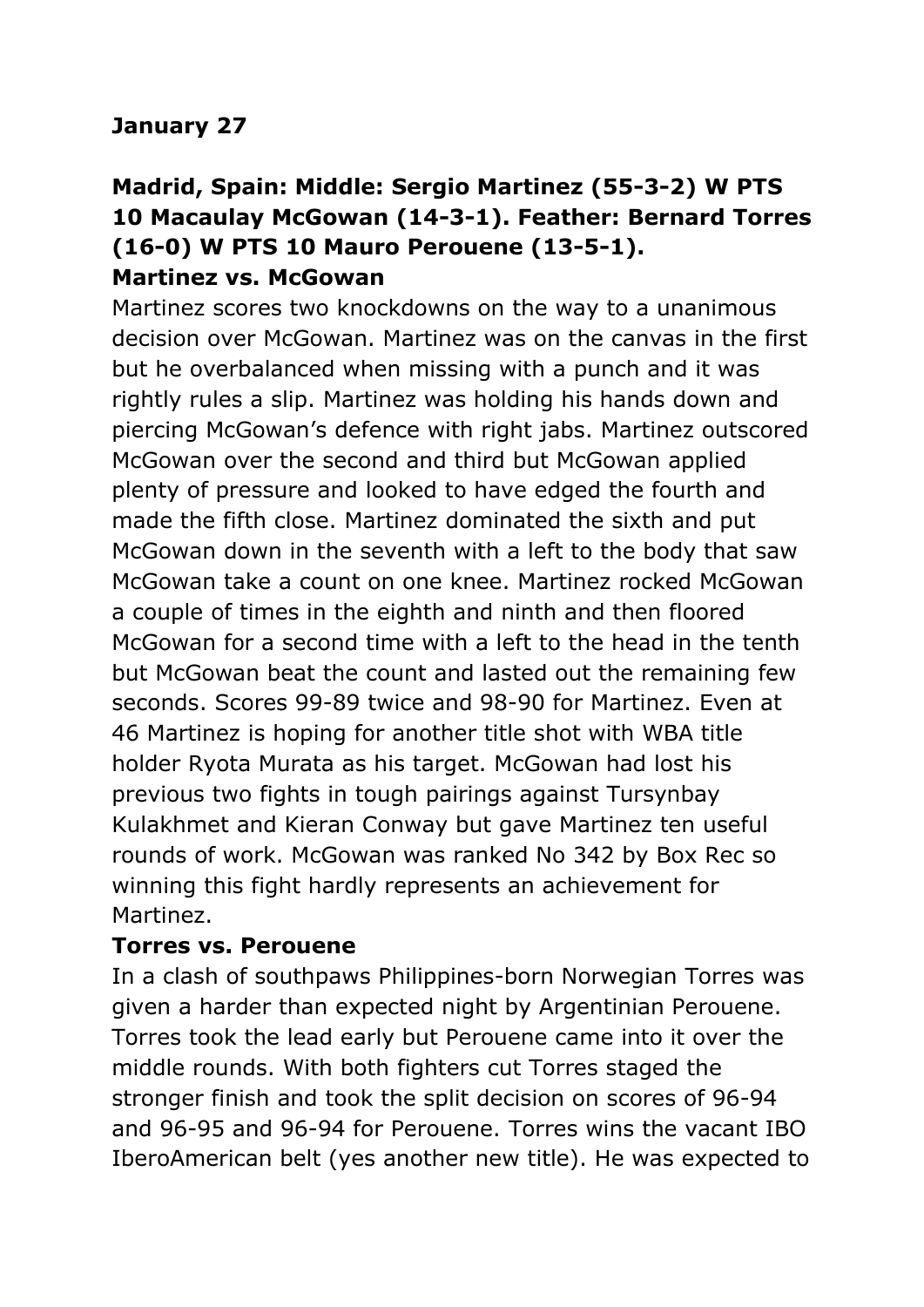do better than this but Perouene had lost only two of his last 15 fights.

#### **Johannesburg, South Africa: Super Bantam: Steven Bagwasi (7-1) W PTS 10 Koos Sibiya (23-17-5). Super Bantam: Ellen Simwaka (9-5-2) W TKO 4 Gabisile Tshabalala (10-6-1).**

#### Bagwasi vs. Sibiya

Botswanan Bagwasi takes a split decision over more experienced Sibiya. In a closely contested bout the youth and speed of Bagwasi saw him outbox Sibiya early. Sibiya looked to be pacing the fight better as he pulled ahead over the middle rounds but age caught up with him and Bagwasi was able to edge in front before the final bell and win on scores of 96-94 and 96-95 with the third judge seeing Sibiya the winner 96-94. Third win in a row for 27-year-old Bagwasi, Sibiya, 40, a pro for almost 22 years, has had four unsuccessful shots at winning a South African title.

#### **Simwaka vs. Tshabalala**

Malawian Simwaka made it a bad night for the home fighters as she stopped Tshabalala in four rounds. This looked a competitive match on paper but Simwaka was the harder puncher and she hunted down Tshabalala scoring repeatedly with hard rights until the referee stopped the fight in the fourth round. Simwaka lost to Kristen Fraser for the Commonwealth title in 2018 and this victory is her seventh by KO/TKO. Fifth loss in her last six fights for Tshabalala.

#### **January 28**

**Tijuana, Mexico: Fly: Adrian Curiel (19-4) W PTS 10 Hugo Hernandez (18-6-1). Super Welter: Alexis Salazar (24-4) W PTS 8 Valentin Martinez (10-3-1). Light: Francisco Lopez (14-0-1,1ND) W TKO 4 Guillermo Garcia 9-11-1**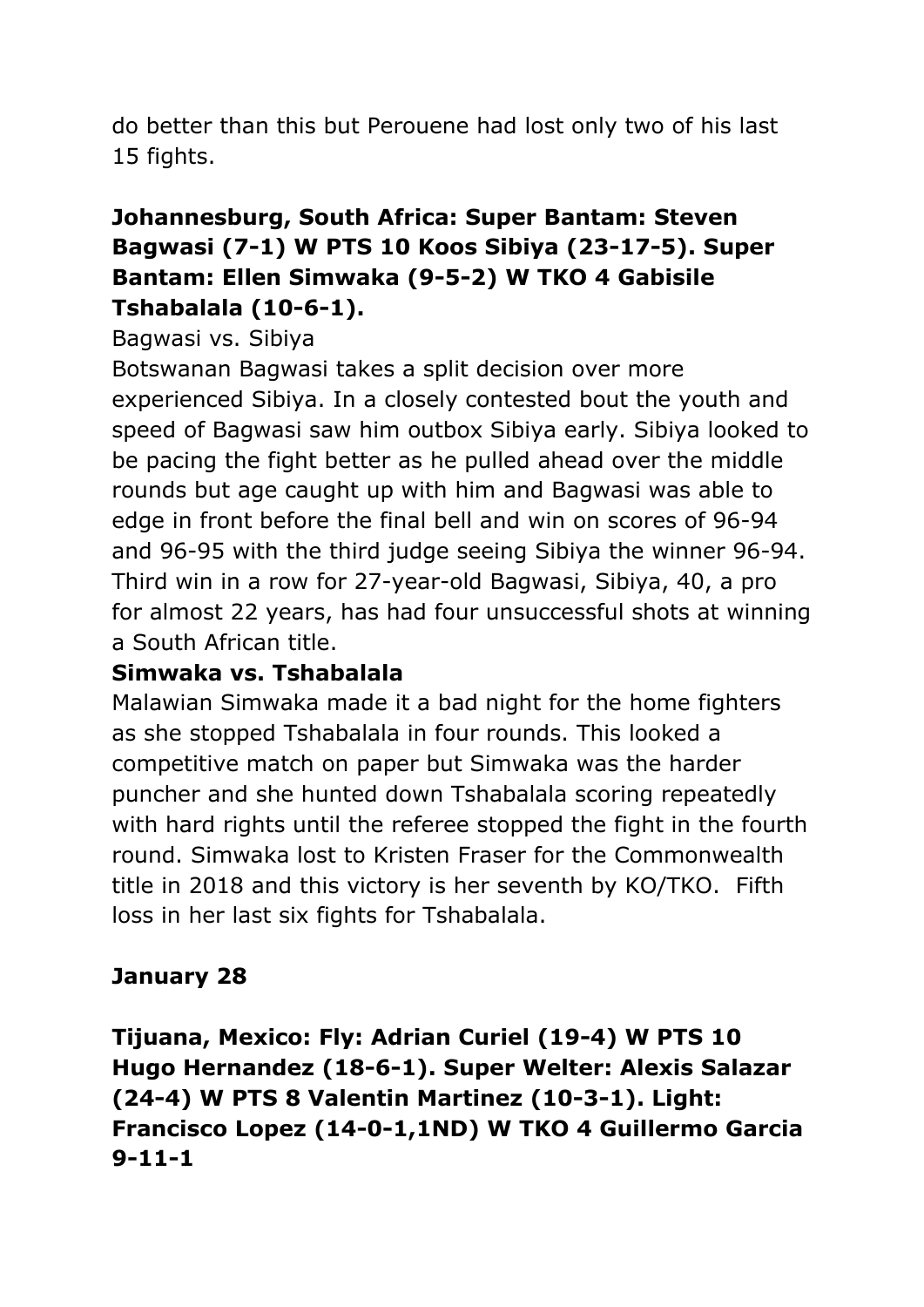#### 4

#### **Curiel vs. Hernandez**

Curiel takes split verdict over Hernandez in an exciting, brutal slugfest. The first two rounds went to Hernandez. Curiel was taking the fight to Hernandez coming forward throwing punches but southpaw Hernandez was more accurate. Curiel kept marching forward but now had his jab on target and was connecting with hard left hooks to the body. With both throwing so much leather the rounds were close but Curiel, occasionally switching to southpaw, was outlanding Hernandez over the middle rounds. Hernandez banged back with a good eighth round but Curiel was bossing the action over the ninth and tenth and looked a clear winner. Scores 97-93 and 96-94 for Curiel and 96-94 for Hernandez. Curiel, 23, gets his third victory in a row. Hernandez drops to 3-3-1 in his last seven fights.

#### **Salazar vs. Martinez**

Salazar boxes his way to a unanimous verdict over late choice Martinez. The tall Salazar ha a big edge in skill but Martinez is a tough attacking fighter. Salazar basically stuck with the strong jab and right cross approach. He outscored Martinez over the first three rounds but swarming attacks saw Martinez do enough to take the fourth. Although forced to fight inside more than he liked Salazar swept the next three rounds with Martinez putting in a big effort in the last. Scores 78-74 twice and 79-73 all for Salazar. He had put together a thirteen-bout winning streak before being stopped in three rounds by Carlos Adames in June last year and this is his first fight since then. Martinez was having his first fight since March 2018 and the rust and experiencing his first eight round fight played against him.

#### **Lopez vs. Garcia**

Lopez stops Garcia in four rounds. Bigger and stronger Lopez dominated the action punishing substitute Garcia over the first two rounds. Garcia just kept rolling forward throwing punches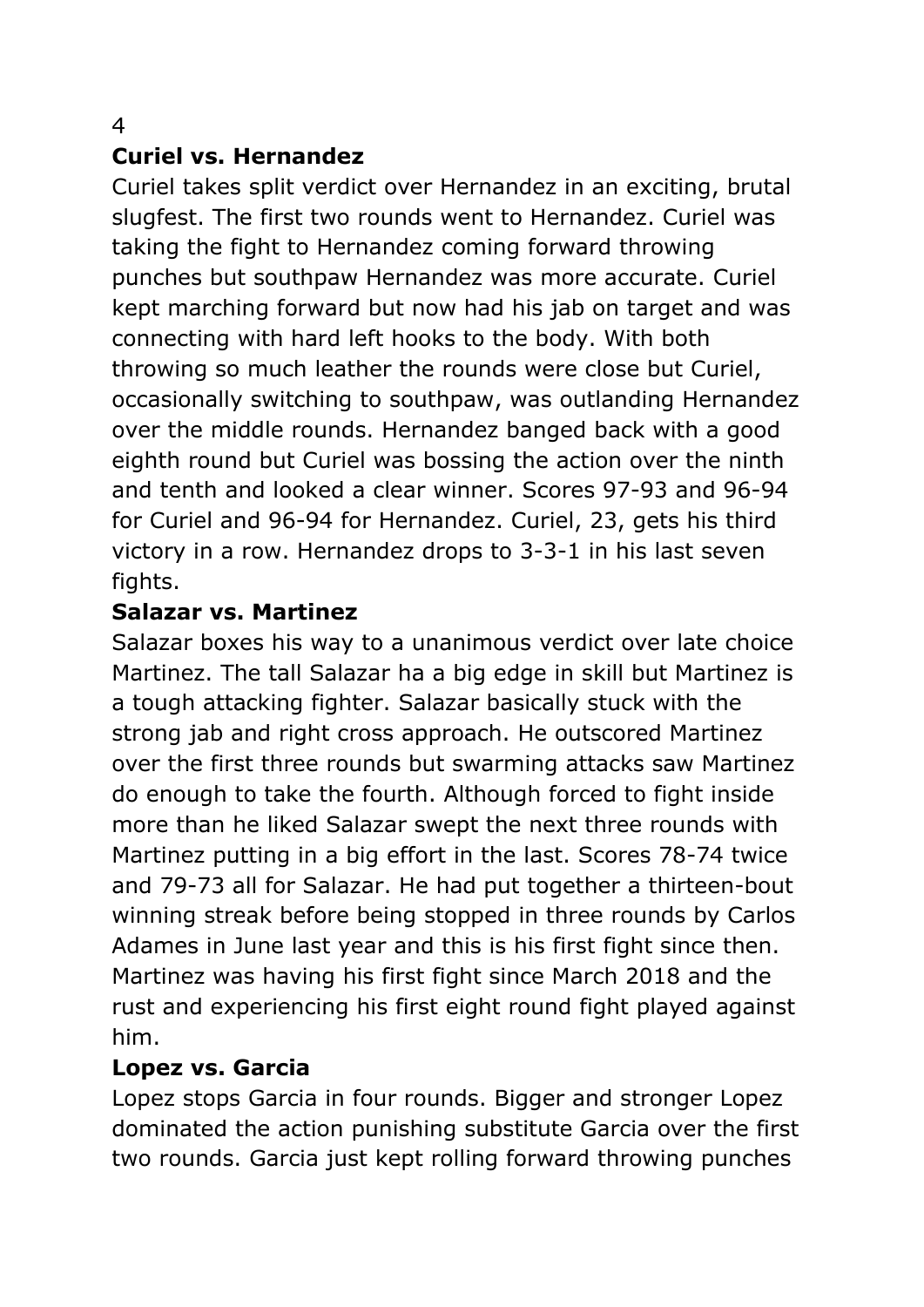but in the last ten seconds of the third he was stopped in his tracks by a counter right in the third. His legs turned to rubber and flopped about until he staggered back across the ring to the ropes virtually out on his feet. He should not have been allowed to come out for the fourth. Lopez hurt Garcia with a left hook to the body and then poured on the punches until Garcia dropped to the canvas with the towel being thrown in by Garcia's corner. Ninth win by KO/TKO for the 5'11" Lopez. Garcia too game for his own good has lost his last five fights

#### **Hialeah, FL, USA: Bantam: Michell Banquez (20-1) W RTD 6 Joahnys Argilagos (8-1). Super Bantam: Jorge de Jesus Romero (22-0-1) W RTD 5 Lucas Baez (37-21-5). Heavy: Ricardo Aguero (1-0) W TKO 2 Brandon Grundy (0-2).**

#### **Banquez vs. Argilagos**

Cuban prospect Argilagos suffers his first defeat as he retires after six rounds against Venezuelan Banquez. From the start Banquez was taking the fight to Argilagos. The Cuban was moving well and countering but was being forced on to the back foot and too often fighting with his back to the ropes. Banquez began to dominate the action with Argilagos fading but the ending was a surprise. Banquez landed a good right late in the sixth but Argilagos did not look shaken. In the interval there seemed to be an argument between Argilagos and his team with his chief second walking out of the ring and indicating Argilagos had decided to quit. Banquez had been out of the ring since July 2019 but the danger signs were there as in that July fight he outclassed unbeaten Prince Patel. There have been questions over Argilagos stamina but his management claimed he had suffered stomach pains from the start of the fight. Argilagos is just 25 and won gold at the World Championships in 2015 and 2017 and a silver at the 2016 Olympics but those medals were at light flyweight so he is having difficulty adjusting but is 25 so has time on his side.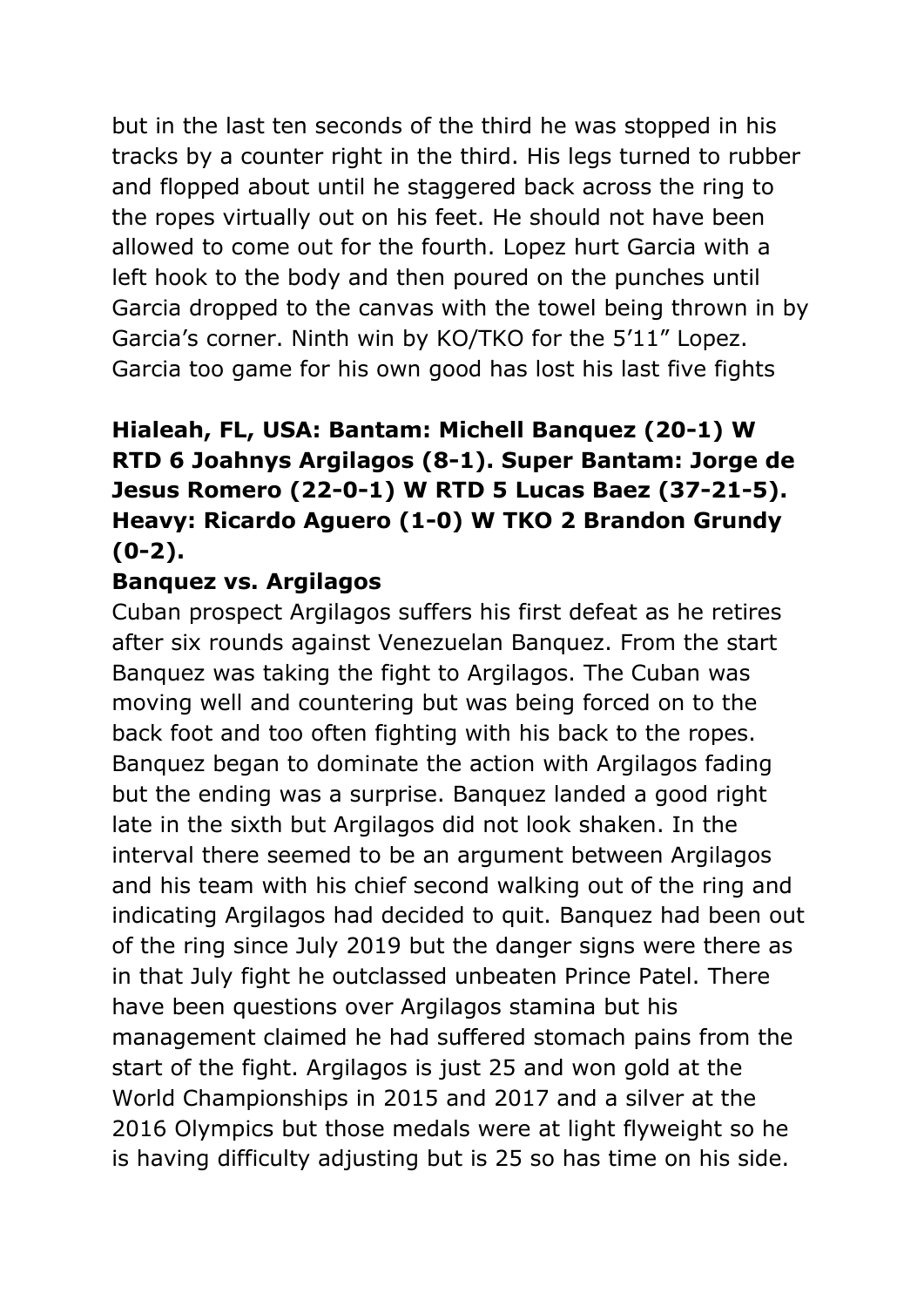#### **Romero vs. Baez**

Romero continues unbeaten as he uses his trade mark body punching to wear down Argentinian Baez. Left hooks to the body floored Baez three times and he retired at the end of the fifth round. Despite his impressive statistics this is the first time Romero has been in a fight scheduled for ten rounds so its time he took a risk. Eleventh inside the distance defeat for Baez.

#### **Aguero vs. Grundy**

Yet another giant heavyweight enters the pro ranks as 6-8" Cuban Ricardo Aguero stops Brandon Grundy in two rounds Aguero had six inches in height and lots of weight over total novice Grundy. Aguero drove Grundy to the canvas twice in the second round and the fight was waived off. Aguero has extensive amateur experience without ever winning a Cuban title but when Ernesto Savon, Lenier Pero and Jose Larduet to face that is not surprising.

#### **January 29**

## **Light Heavy: Franco Acosta (10-0) W PTS 10 Walter Sequeira (24-9-1). Super Fly: Kevin Munoz (13-1,1ND) W PTS 10 W Abel Silva (7-8-3).**

#### **Acosta vs. Sequeira**

Acosta wins the vacant national title with a unanimous decision over experienced Sequeira. The 6' 3 ½" tall Acosta had lots of height and reach over the 5'8" Sequeira and was able to score from distance but Sequeira was more than willing to walk through the punches to get in close. Acosta looked good when he boxed patiently and put his punches together but his jab lacked power. He was shaken badly in the third and suffered a cut over his left eyebrow in a clash of heads but his better skills saw him win most of the rounds. Scores 100-90 ½ 99-91 and 98 ½ -94. Acosta, 25, had scored seven wins by KO/TKO and never had to go past six rounds for victory. Sequeira was a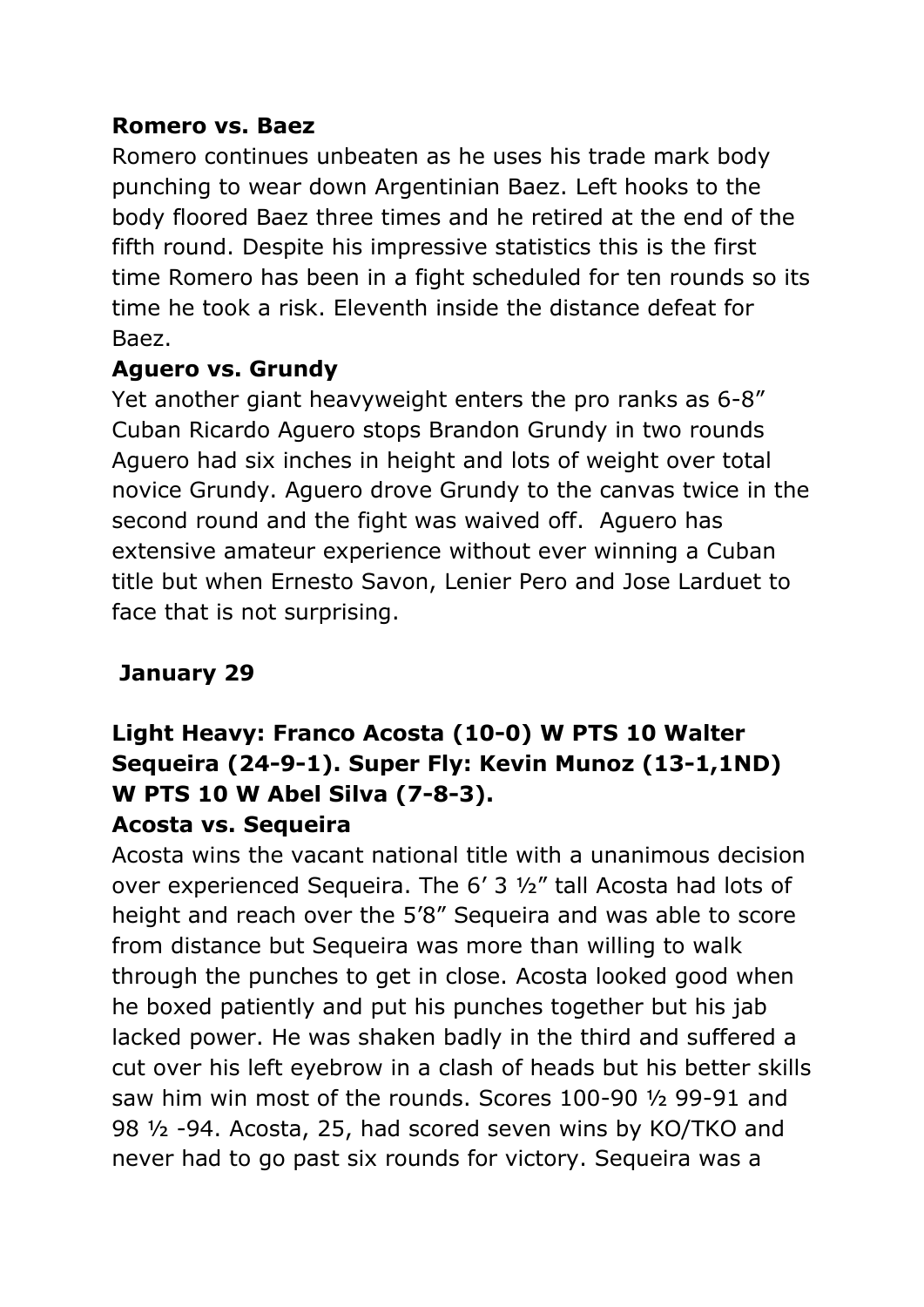much tougher test than the mediocre guys Acosta had beaten in the past having been in with Avni Yildirim, Anthony Yarde and Kevin Lele Sadjo.

#### **Munoz vs. Silva**

Munoz makes a third successful defence of the South American title with a unanimous points win over Silva but it was close as Silva took the fight to Munoz in every round. Both had periods of domination in a fierce scrap but Munoz was busier and more accurate. He was given a standing count in the seventh when he almost dropped to his knees under a strong attack from Silva but recovered well. Scores 95-94 twice and 98-92 for Munoz. Both fighters were coming off a loss with Munoz being stopped in five rounds by Angel Aquino for the IBF Latino bantam belt and Silva outpointed by Pablo Gomez in a shot at the vacant South American bantamweight title.

#### **Villa Carlos Paz, Argentina: Super Bantam: Marianela Ramirez (8-7-2) W TKO 1 Natalia Alderete (4-7).**

Ramirez wins the vacant South American Female title with first round stoppage of Alderete. Ramirez dropped Alderete twice and the fight was stopped with less than 90 seconds gone in the round. Ramirez, 37, is 4-1-2 in her last 7 fights which includes a previous draw for this title and a points defeat against Daniela Bermudez for the WBO Female bantam title. Alderete was having her second shot at a South American title.

#### **Chateauroux, France: Light Heavy: Thomas Faure (21-4- 1) W PTS 12 Kevin Cojean (27-11-2).**

Local boxer Faure wins the vacant European Union title as he scores a points victory over tough and experienced Cojean in an all-French contest. Faure said he had been working hard on his jab and his fitness and both of these proved vital factors. These two had fought a draw for the French title in January last year but this time Faure had taken the lessons on board from that fight and was a clear winner. Scores 116-112 twice and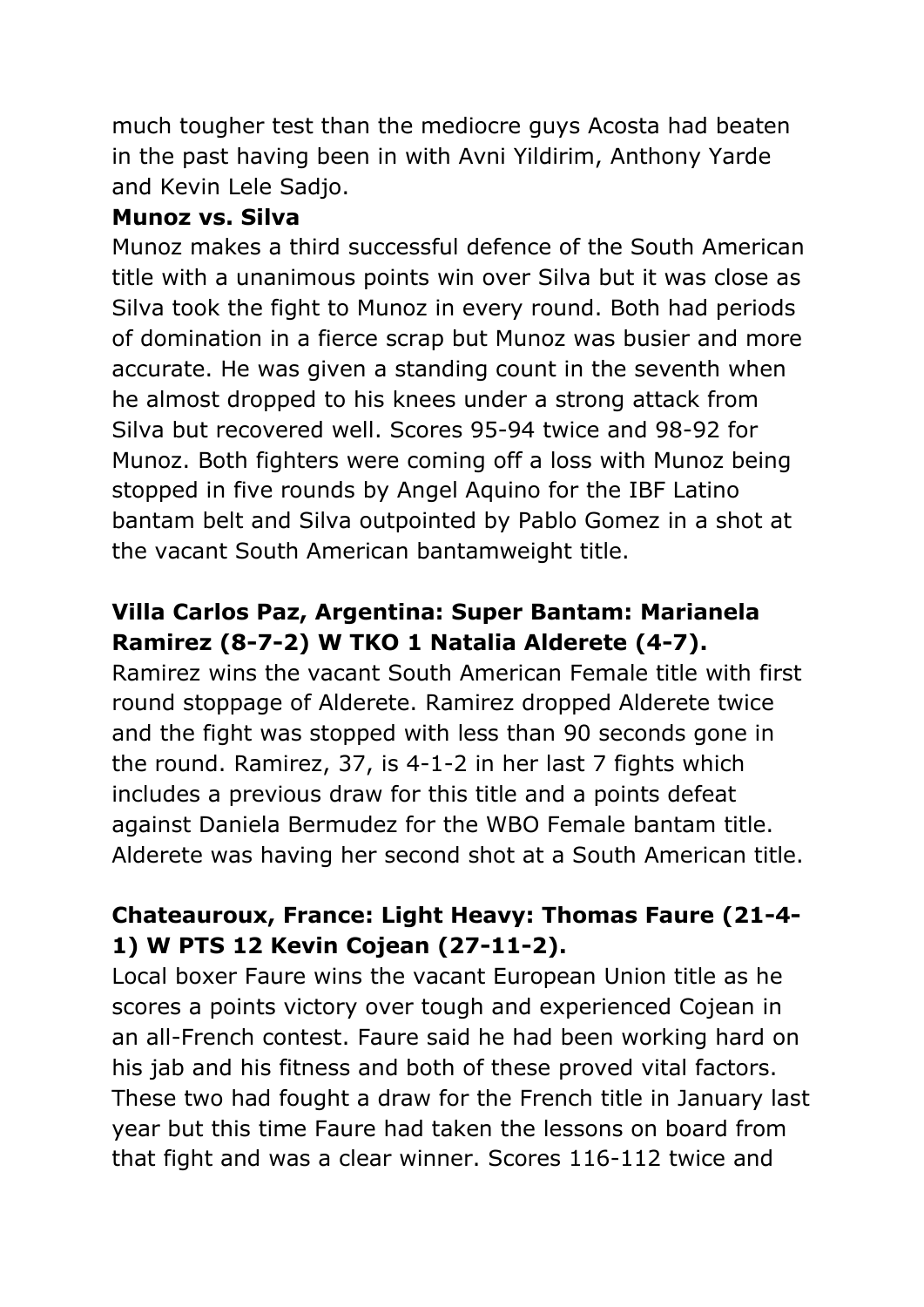117-111. Faure is 12-1-1 in his last 14 fights and the plan is to defend the EU title and then challenge for the EBU title. Cojean had won the vacant French title in November with a stoppage of Hugo Kasperski.

#### **Managua, Nicaragua: Super Feather:**

### **Francisco Fonseca (29-3-2) W KO 2 Franco Gutierrez (11-7-2). Fly: Cristofer Rosales (32-5) W DISQ 5 Jerson Ortiz (17-5,1ND).**

#### **Fonseca vs. Gutierrez**

Former IBF title challenger Fonseca hits too hard for Gutierrez. Fonseca dished out some punishment in the first and then put Gutierrez down three times in the second to end the fight. Fourth consecutive inside the distance victory for Fonseca after his first round stoppage loss against Ryan Garcia in February 2020. He lifts the WBA Fedelatin belt. Only one win in his last seven fights for Gutierrez.

#### **Rosales vs. Ortiz**

This was never going to be much of a test for Rosales but the win comes with some controversy. Bigger, quicker and the harder puncher Rosales scored well in the first but Ortiz rebounded to win the second with some crisp body punches. Rosales had Ortiz down in the third but Ortiz got up and then landed some punches to the back of the head without being warned. The fourth turned nasty as Rosales landed a punch to the back of Ortiz's head and Ortiz responded with an elbow smash. It all boiled over in the last seconds of the fifth. Once again Ortiz struck with his elbow and Rosales delivered a punch to the back of Ortiz's head. The Referee deducted a point from Rosales for the punch to the back of the head and disqualified Ortiz for the elbow offence. Former WBC fly champion Rosales was having his fight in fourteen months. Third loss in his last four bouts for Ortiz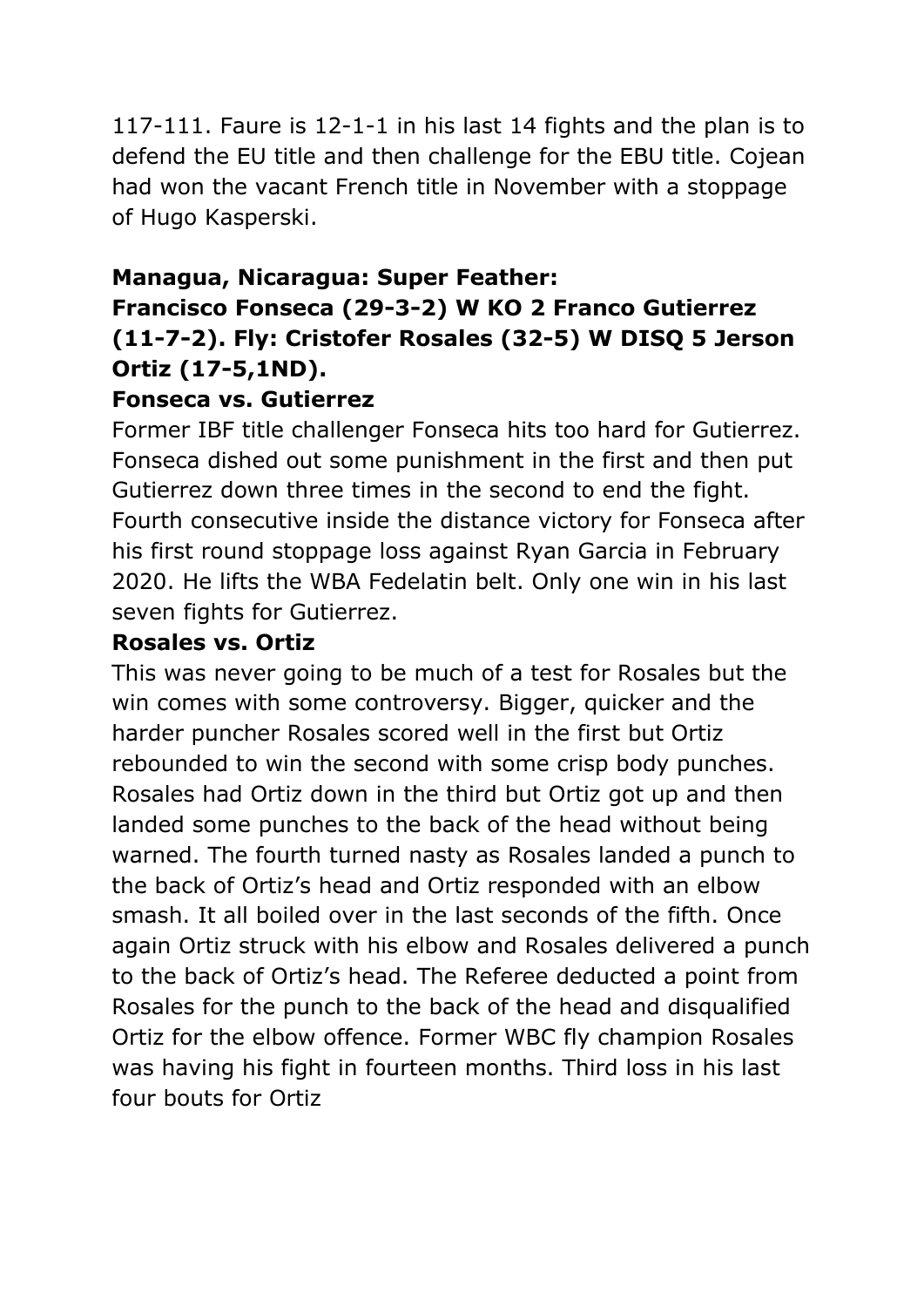#### **Ekaterinburg, Russia: Super Light: Fedor Papazov (24-4) W PTS 10 Akzhol Sulaimanbek (16-2)**

Papazov gets the win as he stages a strong finish to take the split decision. After studying each other in the first round hostilities broke out in the second and the battle was fierce from there. Sulaimanbek had built a lead until a huge ugly swelling on his forehead above his right had him fighting more defensively over the ninth and tenth which allowed Papazov to just edge in front. Scores 97-93 and 95-94 for Papazov and 95- 95. Papazov wins the vacant WBC Asian Boxing Council title and is now a modest 3-2 in his last 5 outings. Kyrgyzstan-born southpaw Sulaimanbek won his first 15 fights before being knocked in seven rounds by Mark Urvanov in 2020 for the WBO Gold belt.

#### **Vitoria, Spain: Bantam: Fran Mendoza (13-0) W PTS 8 Anuar Salas (21-13-1).**

Mendoza gets the unanimous decision in a clash of two Colombian's. A great start for Mendoza as he had Salas down in the first. Salas survived and fought back hard turning this into an entertaining scrap. Mendoza's better skills saw him through but Salas was competitive to the last. The 24-year-old locally-based Mendoza has had all of his fights in Spain. Salas was 20-3 at one time but drops to 1-10-1 in his last dozen fights.

#### **Merida, Mexico: Super Light: Omar Aguilar (23-0) W KO 2 Ricardo Banuelos (17-7-1).**

After an even first round Aguilar exploded in the second sending Banuelos down twice with left hooks. Aguilar sent Banuelos flying to the ropes and onto the canvas for the first knockdown. Banuelos only just made it to his feet and another left hook put him down heavily and the count was waived with Banuelos need some medical attention before getting up. Twelfth consecutive inside the distance win for Aguilar and his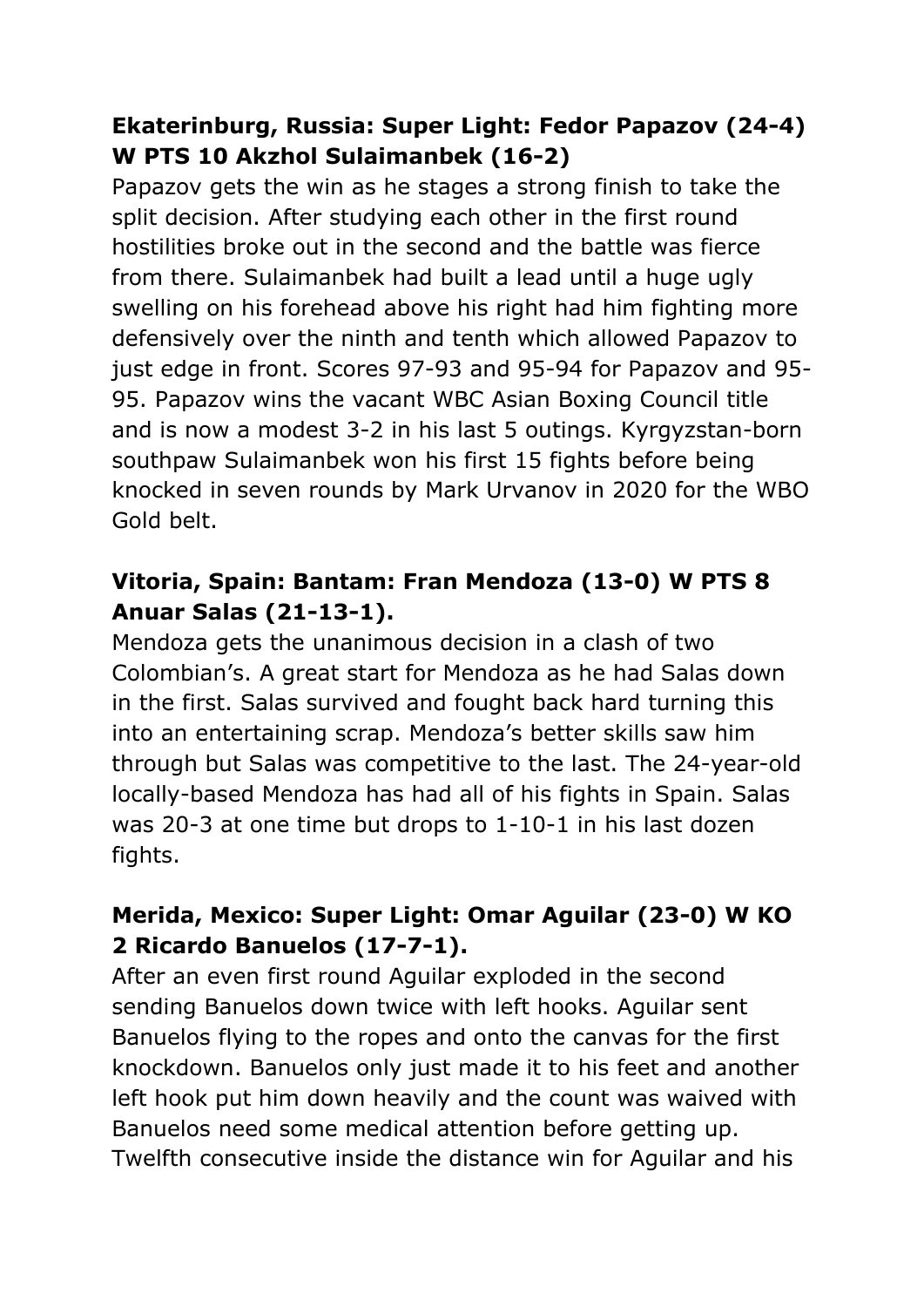twenty-second in total. The 22-year-old from Ensenada is ready for stiffer tests. Five losses by KO/TKO for Banuelos.

**Fight of the week** (Significance): Ilunga Makabu's win over Thabiso keeps alive Makabu's hope of a fight with Saul Alvarez. **Fight of the week** (Entertainment): Adrian Curiel vs. Hugo Hernandez was war from bell to bell

**Fighter of the week**: Ilunga Makabu remains WBC champion **Punch of the week**: The left hook from Nico Ali Walsh that put Jeremiah Yeager down was a beauty

**Upset of the week**: No biggies

**Prospect watch**: Mexican super lightweight Omar Aguilar 23- 0 22 wins by KO/TKO could be worth following.

#### **Observations:**

**Rosette:** A real bit of good news for boxing-Don King is said to have retired but at least he went out with an undercard in Warren that reminds me why I won't miss him

**Red Card:** Don King goodbye-I hope.

-Not sure about Sergio Martinez looking for another title shot. He is 46 now but will be 47 next month. He has mentioned Ryota Murata as a target. After six years out of the ring wins over Jose Fandino rated by Box Rec No 256, Jussi Koivula inactive for 18 months after being stopped by Conor Benn, Brian Rose plenty of experience but rated No 100 and Macaulay McGowan rated No 341 hardly seem the sort of fights to prepare for a world title shot but that hasn't stopped the Worst Boxing Association from ranking him No 4!.

-Tanzanian Said Mbwela has certainly touched base with a number of weight divisions. He weighed 142 lbs in his first fight in 2007 and was 167lbs in his most recent fight. Not too outside the realms of possibility but at one time was 191 ¾ lbs. I wonder which leg he cut off to get down to 167.

- I guess any fighter has a right to boast about being a boxer as it takes guts to climb through the ropes whether you win or lose. Unless he decides to fight again South African